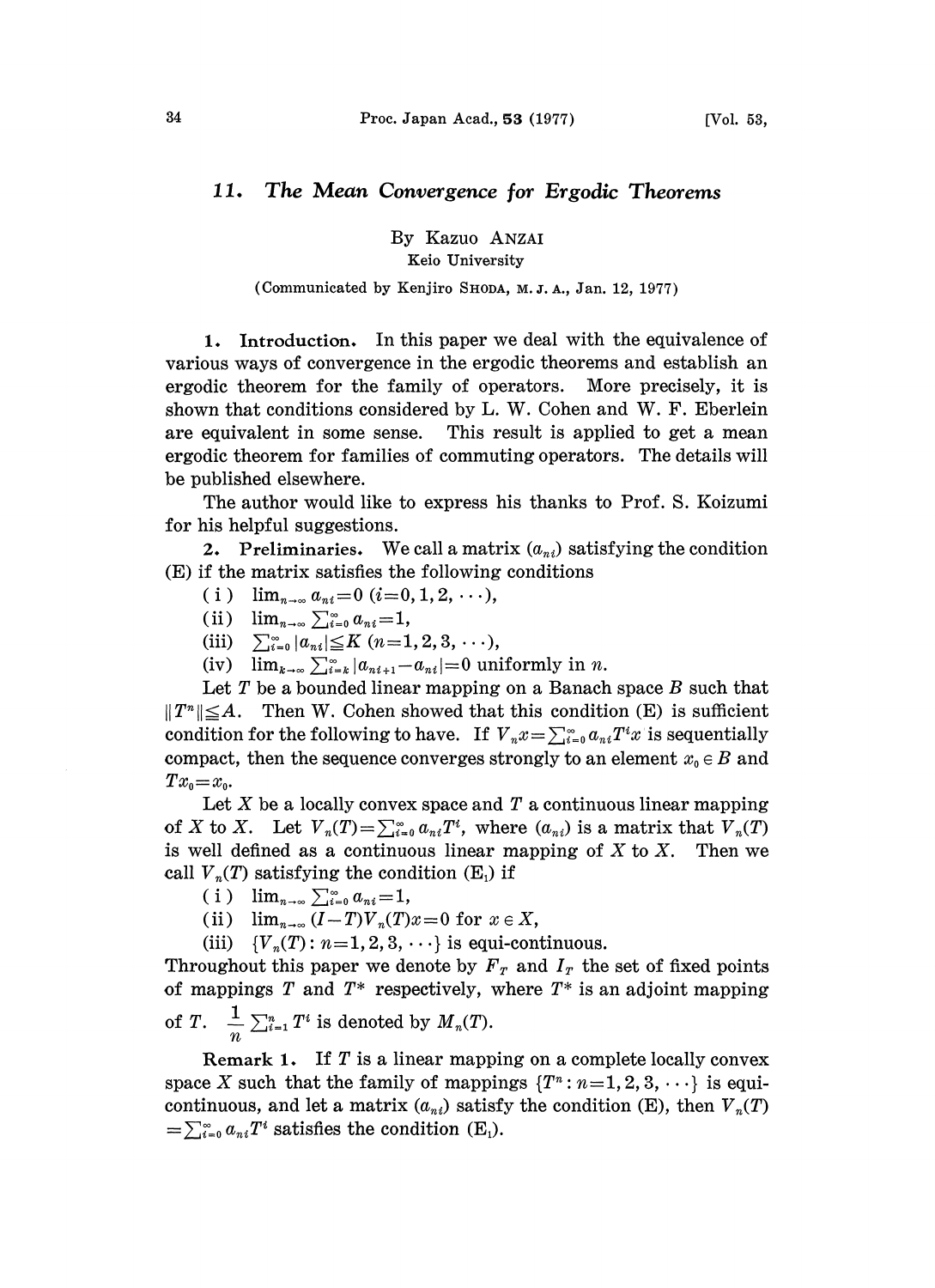3. Equivalence. We shall show that for the summing process in the mean ergodic theorems, various matrices satisfying the condition (E) can be used indifferently.

Theorem 1. Let  $X$  be a complete locally convex space and  $T$  a continuous linear mapping of  $X$  to  $X$  such that the family of mappings  ${T<sup>n</sup>: n=1,2,3,\cdots}$  is equi-continuous. If, for a given  $x \in X$ , there exists a matrix  $(a_{ni})$  satisfying the condition (E) and a subsequence of  $V_n(T)x=\sum_{i=0}^\infty a_{ni}T^ix$  which converges weakly to an element  $x_0\in X$ , then  $x_0 \in F_T$ , and for every matrix  $(b_{ni})$  satisfying the condition (E),

$$
x_0 = \lim_{n \to \infty} \frac{1}{n} \sum_{i=1}^n T^i x = \lim_{n \to \infty} \sum_{i=0}^{\infty} b_{ni} T^i x.
$$

Remark 2. Theorem <sup>1</sup> still remains to hold, even if we replace the condition (iv) on the matrix  $(a_{ni})$  by the weaker condition

(iv') 
$$
\lim_{n\to\infty} (I-T) \sum_{i=0}^{\infty} a_{ni}T^i=0.
$$

Remark 3. If there exists a constant  $K(n)$  depending on n such that, for any  $i(\geq K(n))$ ,  $a_{ni}=0$ ,  $b_{ni}=0$ , the completeness assumption of Theorem 1 is not necessary.

Next, we shall show hat Theorem <sup>I</sup> is sill valid in the normed linear space if we replace the condition  $(E)$  by the condition  $(E_1)$ .

Theorem 2. Let  $X$  be a normed linear space and  $T$  a bounded linear operator on X such that  $||T|| \leq 1$ . If there exists a sequence  $V_n(T)$  satisfying the condition (E<sub>1</sub>) such that, for every  $x \in X$ , a subsequence of  $V_n(T)x$  converges weakly to an element  $x_0 \in X$ , then, for every  $U_n(T)$  satisfying the condition  $(E_1)$ ,  $x_0 \in F_T$  and

$$
x_0=\lim_{n\to\infty}\frac{1}{n}\sum_{i=1}^n T^ix=\lim_{n\to\infty}U_n(T)x.
$$

Corollary. Let X and T satisfy the hypotheses of Theorem 2. Then the following conditions are equivalent.

(i) For any  $x \in X$ , there exists an  $x_0 \in X$  such that

$$
x_0 = w - \lim_{n' \to \infty} M_{n'}(T)x.
$$

(ii) There exists a sequence  $V_n(T)$  satisfying the condition  $(E_1)$ such that, for every  $x \in X$ , there exists an  $x_0 \in X$  which is the weak limit of the subsequence  $V_{n'}(T)x$ .

(iii) For any  $x \in X$  and  $U_n(T)$  satisfying the condition  $(E_1)$ , there exists an  $x_0 \in X$  such that  $x_0 \in F_T$  and

$$
x_0 = \lim_{n \to \infty} M_n(T)x = \lim_{n \to \infty} U_n(T)x.
$$

(iv)  $F_T$  separates the points of  $I_T$ .

Let S be a compact Hausdorff space. Then a linear space  $M$  of continuous functions on S is called a function space if M separates the points of  $S$  and contains the constants. We consider  $M$  a normed linear space with sup-norm and denote by  $\partial_M S$  the Choquet boundary.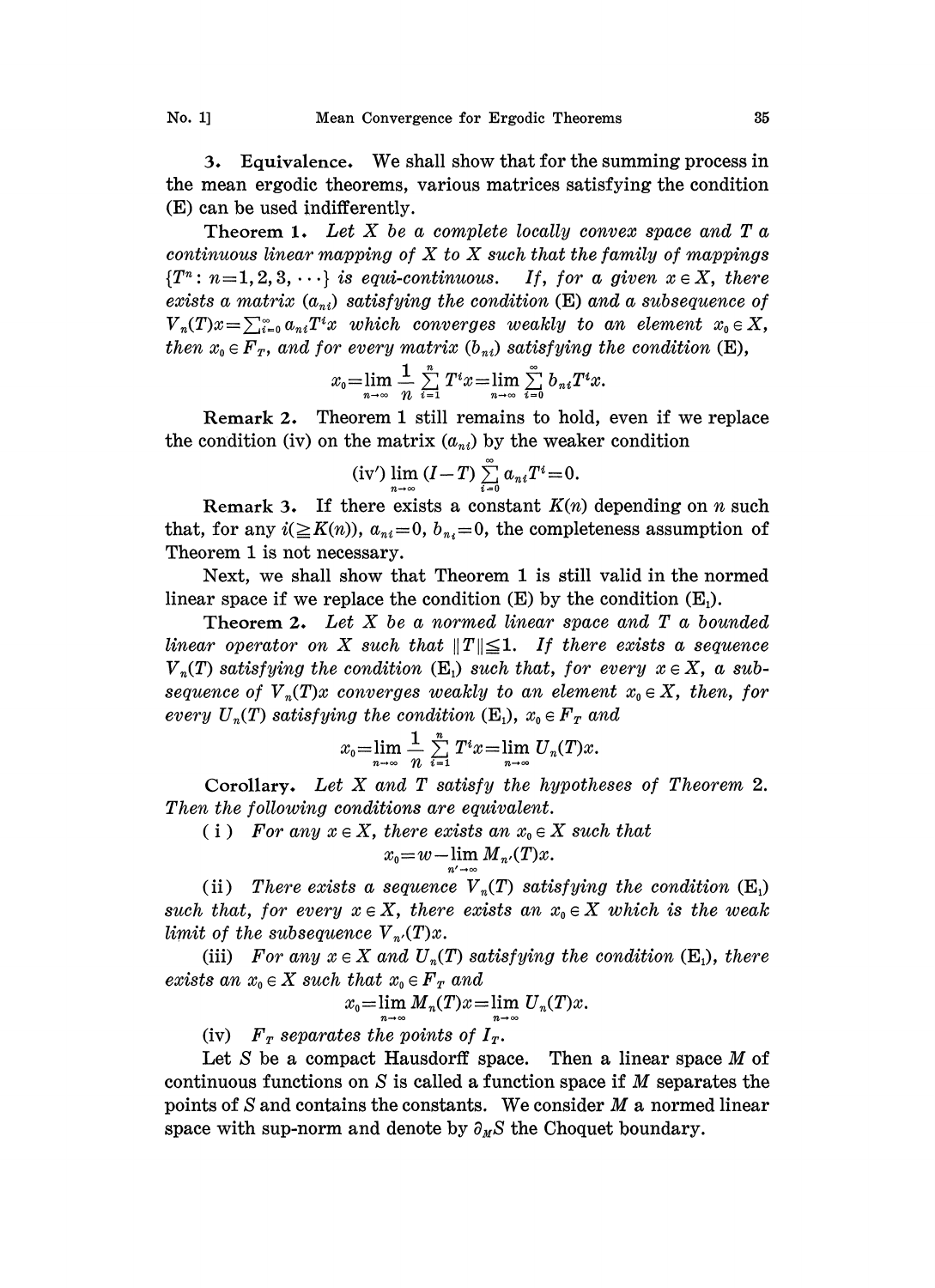Then we have the following.

**Proposition 3.** Let  $M$  be a function space on compact Hausdorff space and T a bounded linear operator on M such that  $||T|| \leq 1$ . If there exists a sequence  $V_n(T)$  satisfying the condition  $(E_1)$  such that, for every  $f \in M$ , there exist an element  $f_0 \in M$  and a subsequence  $V_{n'}(T)$ of  $V_n(T)$  such that

$$
f_0(x) = \lim_{n' \to \infty} V_{n'}(T) f(x) \quad \text{for } x \in \partial_M S,
$$

then, for every  $U_n(T)$  satisfying the condition  $(E_1)$  and an  $f \in M$ , there exists an  $f_0 \in M$  such that  $Tf_0=f_0$  and

$$
f_0=\lim_{n\to\infty}M_n(T)f=\lim_{n\to\infty}U_n(T)f.
$$

Theorem 2 and Proposition 3 yield the following.

Corollary. Let  $(S, Q, \mu)$  be a positive *o*-finite measure space, and T a contraction linear operator on  $L^1$ . If there exists a sequence  $V_n(T)$ satisfying the condition  $(E_1)$  such that, for every  $f \in L^1$ , there exist an  $f_0 \in L^1$  and a subsequence  $V_{n}(T)f$  of  $V_{n}(T)f$  such that

$$
\int f_0 g d\mu = \lim_{n' \to \infty} \int g \overline{V}_{n'}(T) f d\mu
$$

whenever g is an extreme point of the unit ball of  $L^{\infty}$ . Then, for every  $f \in L^1$ , there exists an  $f_0 \in L^1$  such that

 $f_0 = Tf_0$  and  $f_0 = \lim_{n \to \infty} M_n(T)f = \lim_{n \to \infty} V_n(T)f$ 

4. Several operators. Theorem 4. Let  $X$  be a locally convex space. Consider a finite number of commuting continuous linear mappings from X to X such that

- (a) for every  $x \in X$  and  $T_j$   $(1 \leq j \leq J)$ , there exists an  $x_{0,j} \in X$  depending on x and  $T_j$  such that  $x_{0j}=w-\lim_{n'\to\infty}M_{n'}(T_j)x$ ,
- (b) for each  $T_j$  ( $1 \leq j \leq J$ ), the family  $\{T_j^n : n=1,2,3,\cdots\}$  is equicontinuous.

Let T be a convex combination  $\sum_{j=1}^{J} \alpha_j T_j$  of linear mappings  $T_j$  (1 $\leq j$ continuous.<br>Let T be a convex combination  $\sum_{j=1}^{J} \alpha_j T_j$  of linear mappings  $T_j$  ( $1 \leq j$ <br> $\leq J$ ), where  $0 \leq \alpha_j < 1$  and  $\sum_{j=1}^{J} \alpha_j = 1$ . Then, for every  $x \in X$ , there exists an  $x_0 \in X$  depending on x such that

- (1)  $x_0 = \lim_{n \to \infty} M_n(T)x = \lim_{n \to \infty} M_n(T_1)M_n(T_2) \cdots M_n(T_J)x,$
- (2)  $x_0 \in F_T = \bigcap_{j=1}^J F_{T_j}.$

Let S be a compact Hausdorff space and  $C_R(S)$  a Banach space of real valued continuous functions on S. A Markov operator T is <sup>a</sup> positive  $(Tf\geq 0$  whenever  $f\geq 0$ ) linear mapping with  $T1 = 1$ . We call a Markov operator T uniformly mean stable  $(u.m.s.)$  if  $M_n(T)f$  converges uniformly for every f in  $C_R(S)$ . We have the following corollary which states a more precise result than Sine's [7, Theorem].

Corollary. Let  $T = \sum_{i=1}^J \alpha_i T_i$  be a convex combination of commuting u.m.s. Markov operator  $T_j$  ( $1 \leq j \leq J$ ), where  $\sum_{j=1}^{J} \alpha_j = 1$  and  $0 < \alpha_j$  $\langle 1 (1 \leq j \leq J)$ . Then, for any  $f \in C_R(S)$ , there exists an  $f_0 \in C_R(S)$  which satisfies the following